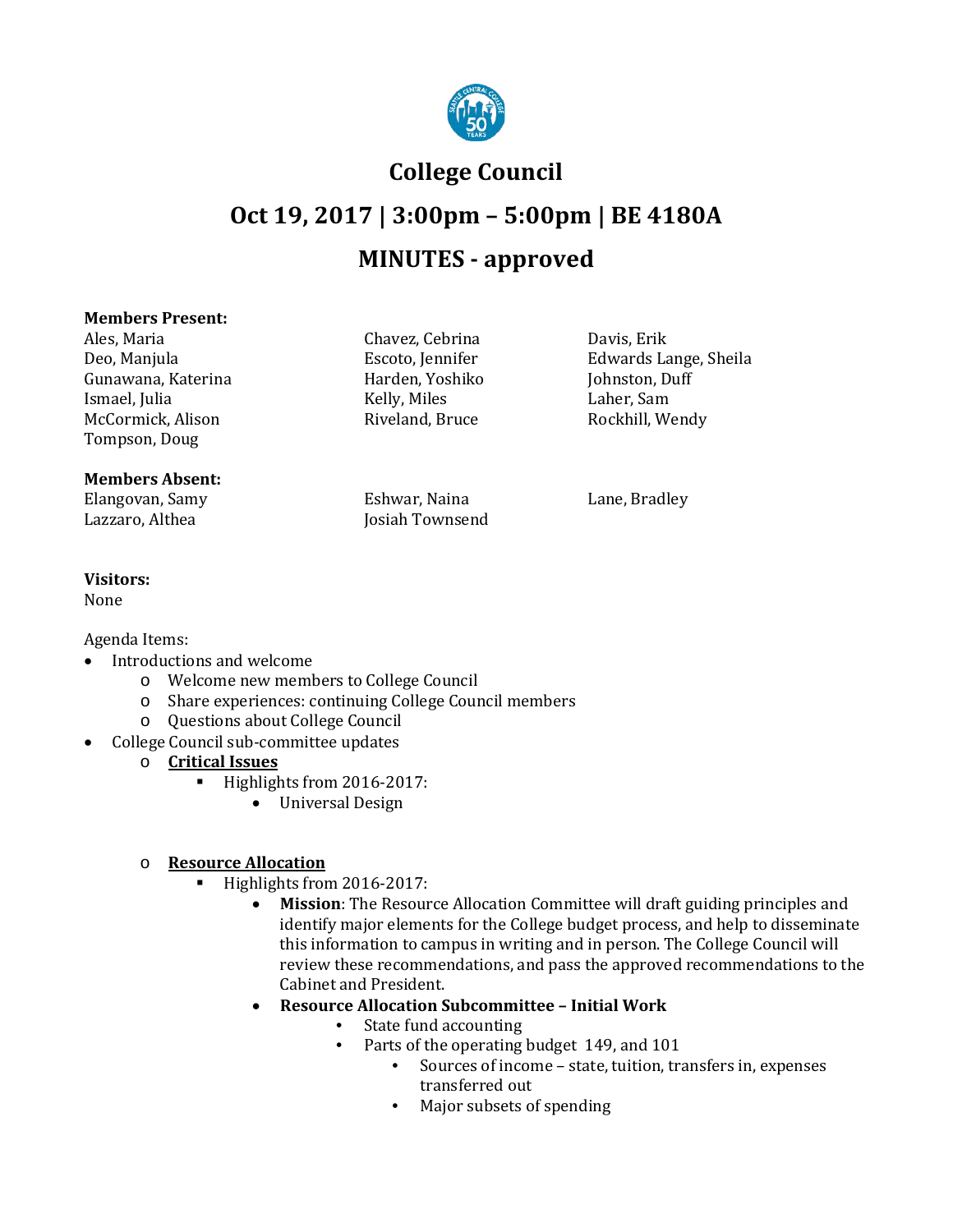- Elements of the non-operating budget<br>• S&4
- *S&A*
- *Grant and contracts*
- *Auxiliary Services -* parking, food service, copy center, transportation
- *Student fees*  tech fee, lab fees, course supply fees
- *Self-support operations*: continuing education, Mainstay,
- *Bookstore*

#### • **Elements of the Budget Process**

- 1. Discussed Polling the campus committee
- 2. Decided to present the budget challenge and hold feedback sessions.

Describe the budget challenges with lower enrollment and the allocation

Ask groups for their questions in advance, so the presentation will be topical

Get Feedback from the groups on:

- The sorts of concepts that make sense.
- Their ideas about efficiencies.
- What do they want us to know?<br>• Develop a feedback form?
- Develop a feedback form?

### • **Eight Information and Feedback Sessions**

- 1. Wednesday (2/8) 3:00-4:30pm
- 2. Friday (2/10) Library
- 3. Tuesday (2/14) Noon 1:30pm
- 4. Thursday (2/16) 9-10:30am
- 5. Wednesday (2/15) 9-10:30am
- 6. Thursday (2/16) 3-4:30pm
- 7. Friday (2/17) Administrative Services
- 8. Monday (2/13) 2:30-4pm
- **Post roadshow work**
	- Consolidating feedback
	- Draft recommendations
	- Sort, filter, consolidate<br>• Draft final recommend:
	- Draft final recommendations

#### • **The Results: Recommended Principles (included here for historic reference)**

When contemplating budget increases and/or reductions, place a high priority on student recruitment and retention items (decrease barriers, increase enrollments). Direct resources toward high impact services. (For example: recruitment, tutors, advisors, TRIO, virtual campus, etc.)

Review programs for duplication, and where in alignment with the college mission and the strategic plan, reduce that duplication of services. E.g. cafes, district office, consultants, legal services

When considering budget reductions, assess reductions on a case by case basis. Avoid across the board reductions.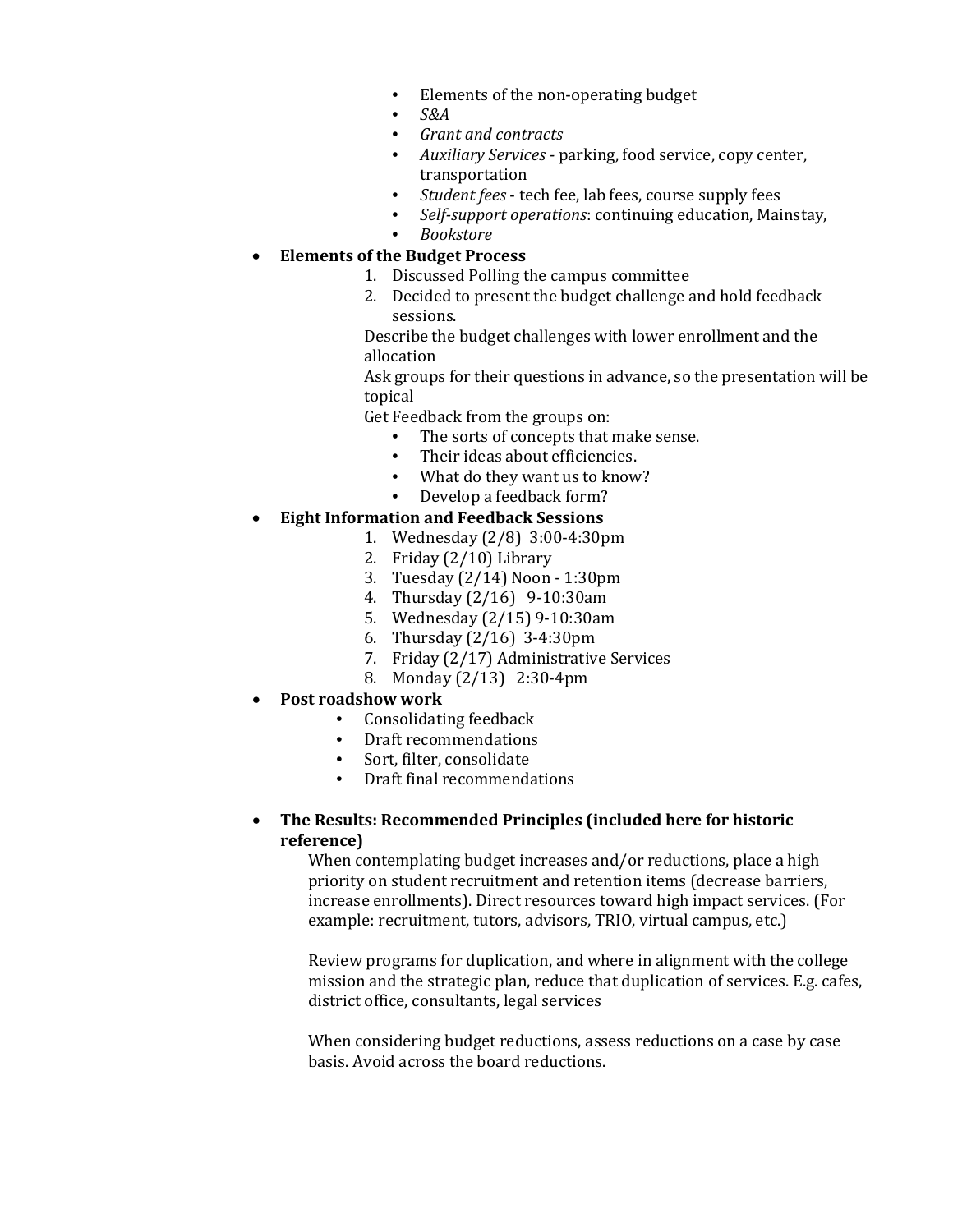When including grant funds to balance the budget, review to ensure that grants include all expenses (indirect expenses should be covered by grant overhead).

When contemplating budget increases and/or reductions, focus on what is necessary for the long term evolution of the college (strategic?), not the wants.

In keeping with the college mission and the strategic plan, leverage our little/under used properties for the long term benefit of the college and the community that the college has traditionally served. For example, tenants who provide necessary services to students, affordable student, faculty, staff housing, etc.

When potential budget actions could result in a reduction in force, give strong consideration to alternatives that mitigate those reductions, for example, conversion of multiple part-time positions to fulltime, buy-out incentives for employees nearing retirement, reduce the more highly paid positons vs. lower paid positions, restructuring of duties etc.

Establish operational goals that lead to or foster: Standard enrollment practices across the college divisions and programs, Control of unwarranted expense growth, Ongoing implementation of efficiencies, Creative ways to reduce waste (for example implement a nominal application fee that is applied to tuition for those who actually enroll).

Establish priorities that favor revenue increases over expense reductions, including active pursuit of new revenue streams at the State, County, City, and Local levels.

Add resources as needed to achieve a level of success that will offset/mitigate potential expense reductions. For example: organize multidisciplinary advocacy groups within the college that take advantage of existing personal & business relationships at the various levels of government and elected officials.

Evaluate class schedules (e.g. block and hybrid) and employee schedules (e.g. four 10 hour days, or telecommuting) to create efficiencies that will also benefit quality of instruction and working conditions.

Attend to improving efficiency in all college operations. (Appendix A)

#### • **Appendix A – Ideas to Improve Efficiency**

The feedback sessions and survey generated many ideas to improve efficiency. These are illustrated below. (note: this list will be longer after the survey results are included.

- Optimize pathways to completion and retention
- Consider alternative schedules to maximize efficiency<br>• Efficiency that focuses on persistence and retention sh
- Efficiency that focuses on persistence and retention should be a priority.
- Seek to meet existing demand while avoiding small class sizes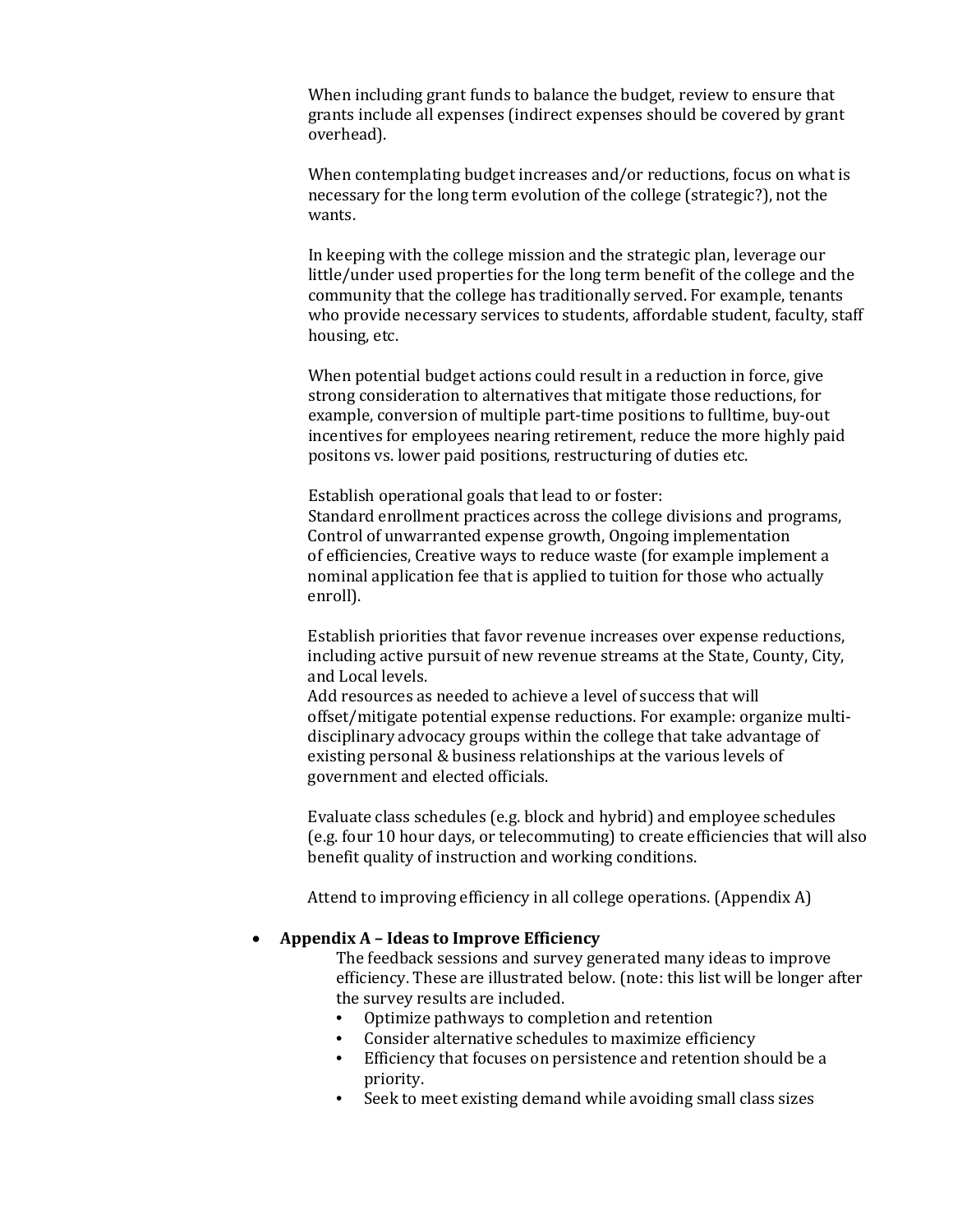- Decrease extended hours to times when students need services (on Tuesdays)
- More precise scheduling of computer labs

#### • **The Approval Process**

- 1. The College Council review the recommendations
- 2. The recommendations are submitted to Presidents Cabinet
- 3. The recommendation are forwarded to the President
- 4. The Executive Team distributes targets to VPI, VPSS & VPA
	- VP's work their team to assess how to reach targets
	- Discuss methods for increasing revenue
	- Discuss methods for reduced spending
- 5. Executive Team makes recommendations to the President to reach a balanced budget.

#### o **Strategic Planning**

- Highlights from 2016-2017:
	- We created a new strategic planning process that involved getting much wider and deeper feedback from stakeholders across our campuses.
	- We hosted a strategic plan share and learn event that elicited rich dialogue.
	- We created an operational plan that listed tasks and action items for accomplishing the 5 strategic directions of our college's strategic plan.

Then, the Board of Trustees for the District wanted to move to having one strategic plan for the whole district, and we had to slow our process down to see how that process would unfold and how it would affect our own strategic plan. In either late spring or the summer, the district board of trustees approved a strategic plan that had three directions:

- Student success
- Organizational effectiveness
- Partnerships

Over the summer, President's Cabinet and the campus leadership team had a retreat and reflected on the work we have done on our strategic plan and the new districtwide strategic plan. The colleges can add additional strategic directions, and Central will be adding a direction on

• Diversity, Equity, Inclusion

It is thought that the existing goals and objectives in Central's strategic plan can be reorganized and moved around to fit into the new district-wide strategic plan with its three directions plus our additional one.

Our next step as a committee would be to host another event to acquaint the college with the district wide plan and do the work of arranging the goals and objectives from our old college plan into the new plan. We are trying to do this before the end of fall quarter. At the next subcommittee meeting, we can share what we know of the district plan and try to do some work aligning the two plans as we plan for this event.

o College Council Chair selection – College Council needs to revise the by-laws to better provide for Chair selection and succession planning.